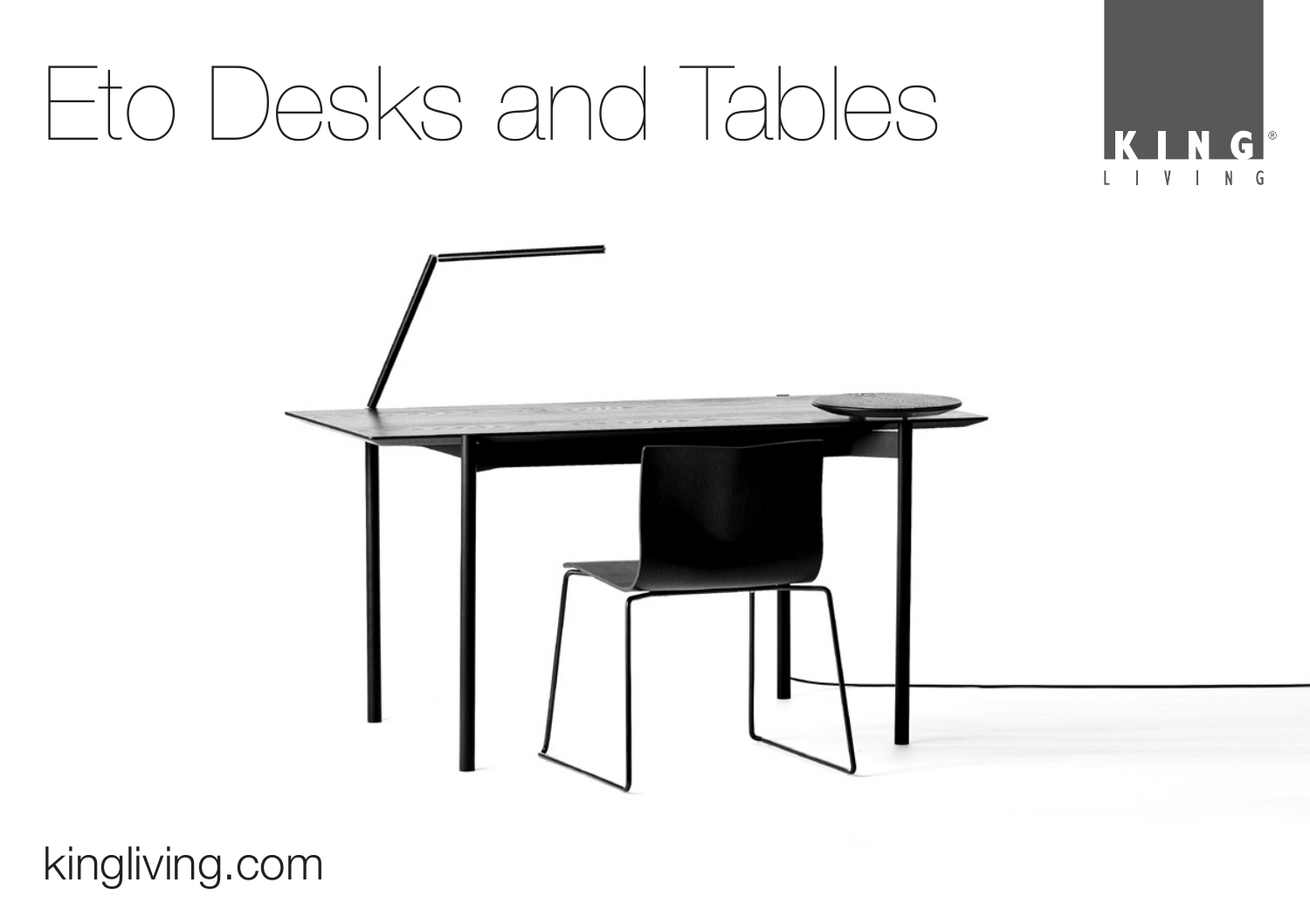## Eto Desks and Tables

#### Eto Desks

#### Desk Standard

With Slim Wide Drawer, Standard Legs, Available in King Living Colours/Finishes\*







#### Desk Select

With Slim Wide Drawer, Powered Legs\*\* Available in King Living Colours/Finishes\*







Effective July 2019. \*Colours/Finishes: Desk Frames: Anthracite. Desk Tops: American Walnut; Natural Oak; Smoked Oak; or Congo. \*\*Powered Legs compatible with King Living SMART Pocket Accessories. As King Living has a poli of continuous improvement, changes to products and specifications may be made without prior notice. Images and drawings are representative of design only. Accessories not included.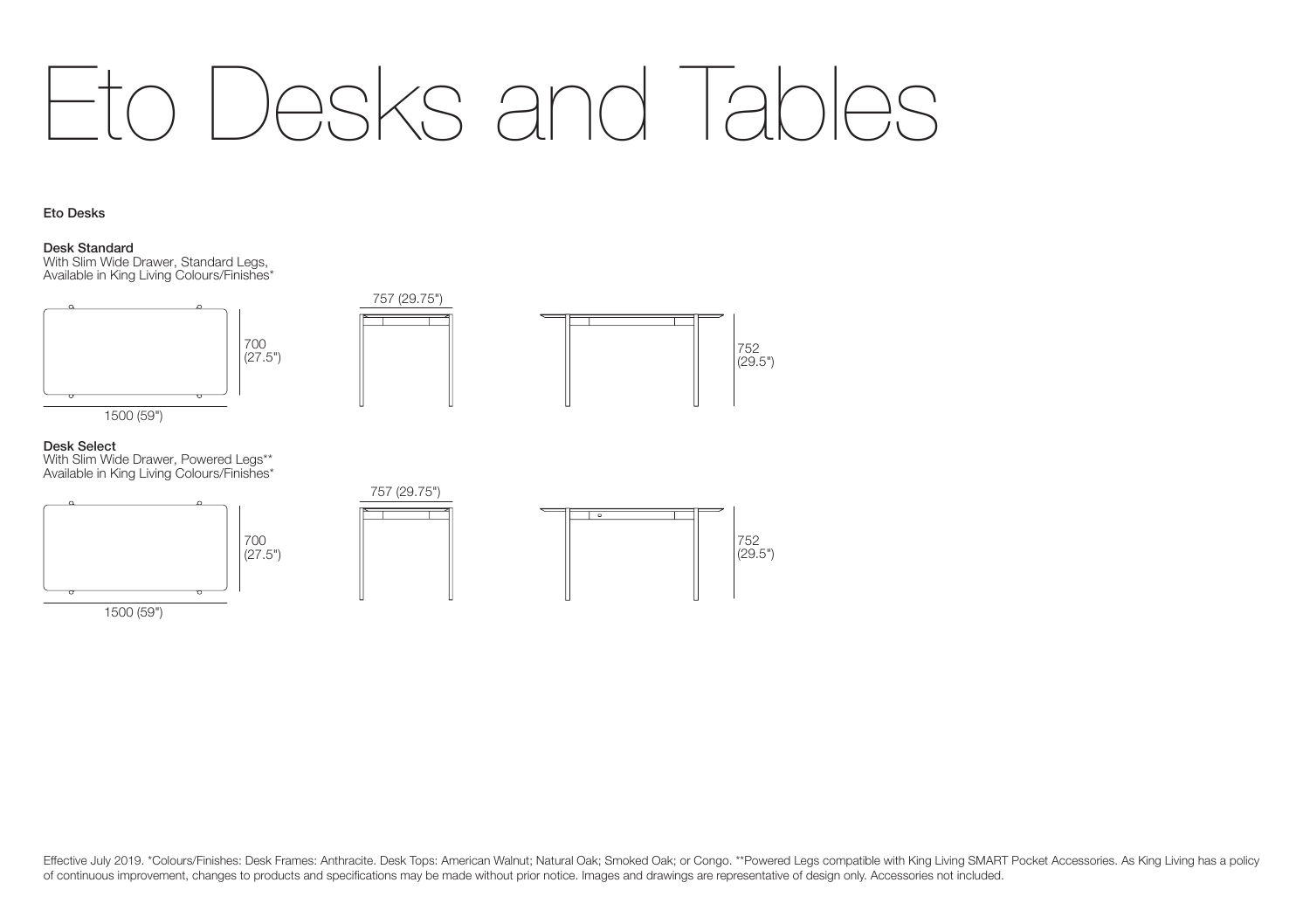## Eto Desks and Tables

### Eto Occasional Tables

650 RND Table Available in King Living Colours/Finishes\*





900 RND Table Available in King Living Colours/Finishes\*



Ø 900 (35.5")



Eto Dining Tables

900 RND Dining Table Available in King Living Colours/Finishes\*



1240 RND Dining Table Available in King Living Colours/Finishes\*



1400 REC Dining Table Available in King Living Colours/Finishes\*



1800 REC Dining Table Available in King Living Colours/Finishes\*



Effective July 2019. \*Colours/Finishes: Table Frames: Anthracite. Table Tops: American Walnut; Natural Oak; Smoked Oak; Congo; or Marble (Nero Marquina; or Carrara). King Living has a policy of continuous improvement, chan products and specifications may be made without prior notice. Images and drawings are representative of design only. Accessories not included.